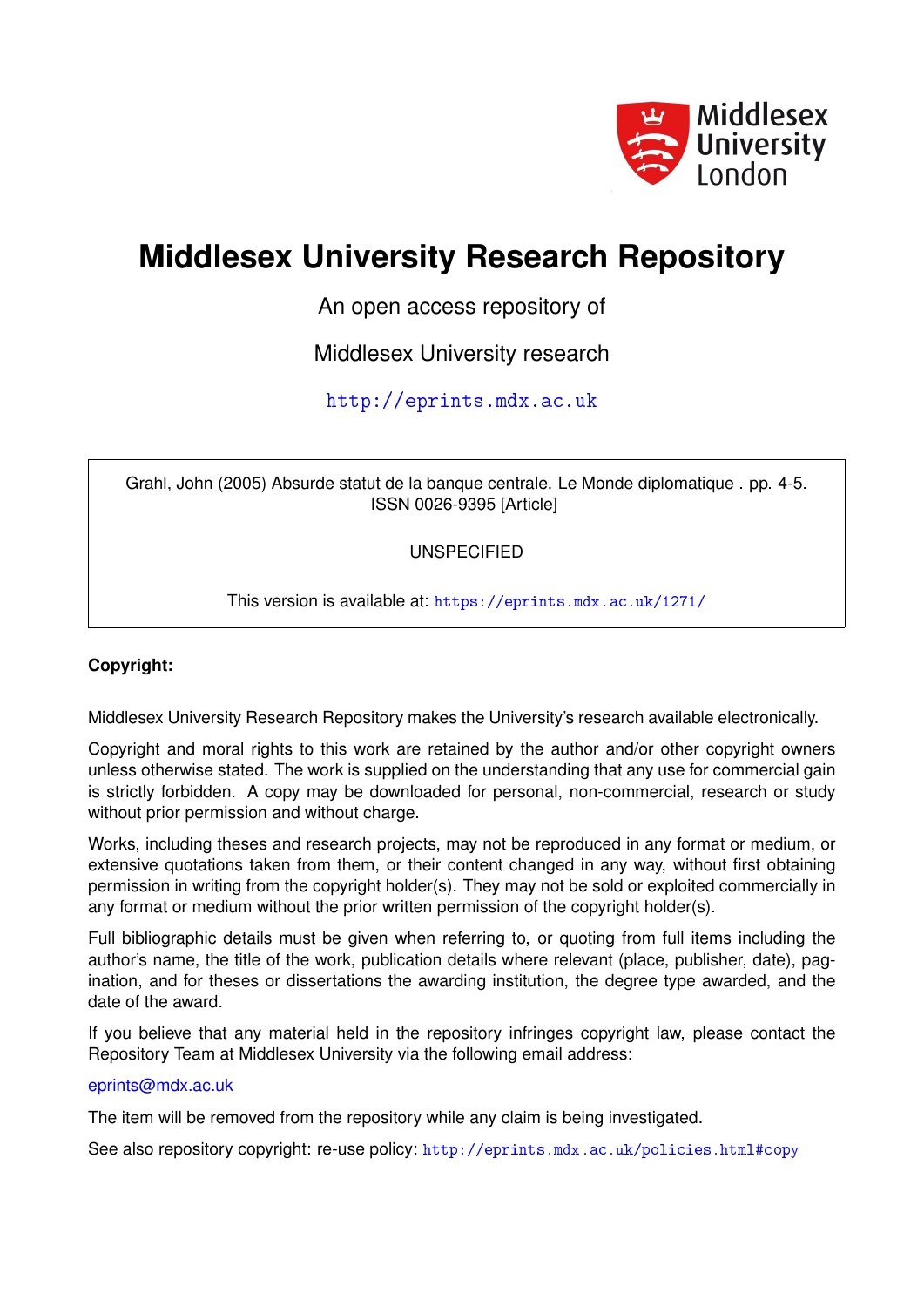| Search <sup>.</sup> |  |
|---------------------|--|
|                     |  |

After the NO votes

# **Europe's inflexible bank**

The European Central Bank seems accountable to no one and yet imposes punitive financial regimes on both old and new members of the EU. This has done nothing for growth or employment. by John Grahl

IN THE member states of the European Union, the alternation of parties in government can sometimes reverse unsuccessful interventions and legislation, or repeal them. But in the EU itself the past is always *acquis*, to be affirmed and protected against criticism, however justified that criticism. The control of monetary policy by the European Central Bank (ECB) is insulated from all political control.

Long before this regime came into force critics of every political orientation pointed out its dysfunctions. The structures were deeply undemocratic, depriving the elected, at both national and EU level, of any purchase on macroeconomic policies. Its priorities and objectives were unbalanced, so the ECB pursued price stability regardless of consequ-ences in unemployment, financial distress or disorganisation of the productive system.

Budgetary policies within the stability pact sacrificed every other goal to meet the targets for public sector borrowing. The methods of the ECB, an exact copy of those developed in different circumstances by the Bundesbank, were said to be of guaranteed efficacy, regardless of the evidence. There was a dogmatic insistence on the value of monetary aggregates as a guide to policy, a decade after these indicators had been abandoned as useless by other central banks. Six years of experience with monetary union has confirmed every criticism, yet the whole design remains sacrosanct to official Europe.

Over the past four years the average annual growth rate of the EU has been about 1.5%, much less than was achieved in the late 1990s and less than half that envisaged in the Lisbon strategy (1). The level of economic activity is not enough even to stabilise unemployment, which has risen in the 15 old member states from 7.4% in 2001 to 8.1% in 2004. Although slightly higher growth rates have been achieved in the new member states, they are struggling with much higher rates of unemployment: 14.4% over the past four years (2).

The unvarying response of the ECB to these problems is to call for more structural reforms: more wage and price flexibility, more labour mobility. After the French and Dutch referendums it is more difficult to use an inflationary threat to justify the insistence on labour market flexibility; the threat of globalisation is invoked to justify the same measures - deregulation, pressure on the unemployed, outsourcing by public sector and large private sector employers. But on a global basis eurozone economies are performing well. In 2004 only export markets were dynamic enough to sustain a rapid growth of output. Internal markets, particularly for investment goods, stagnated or contracted.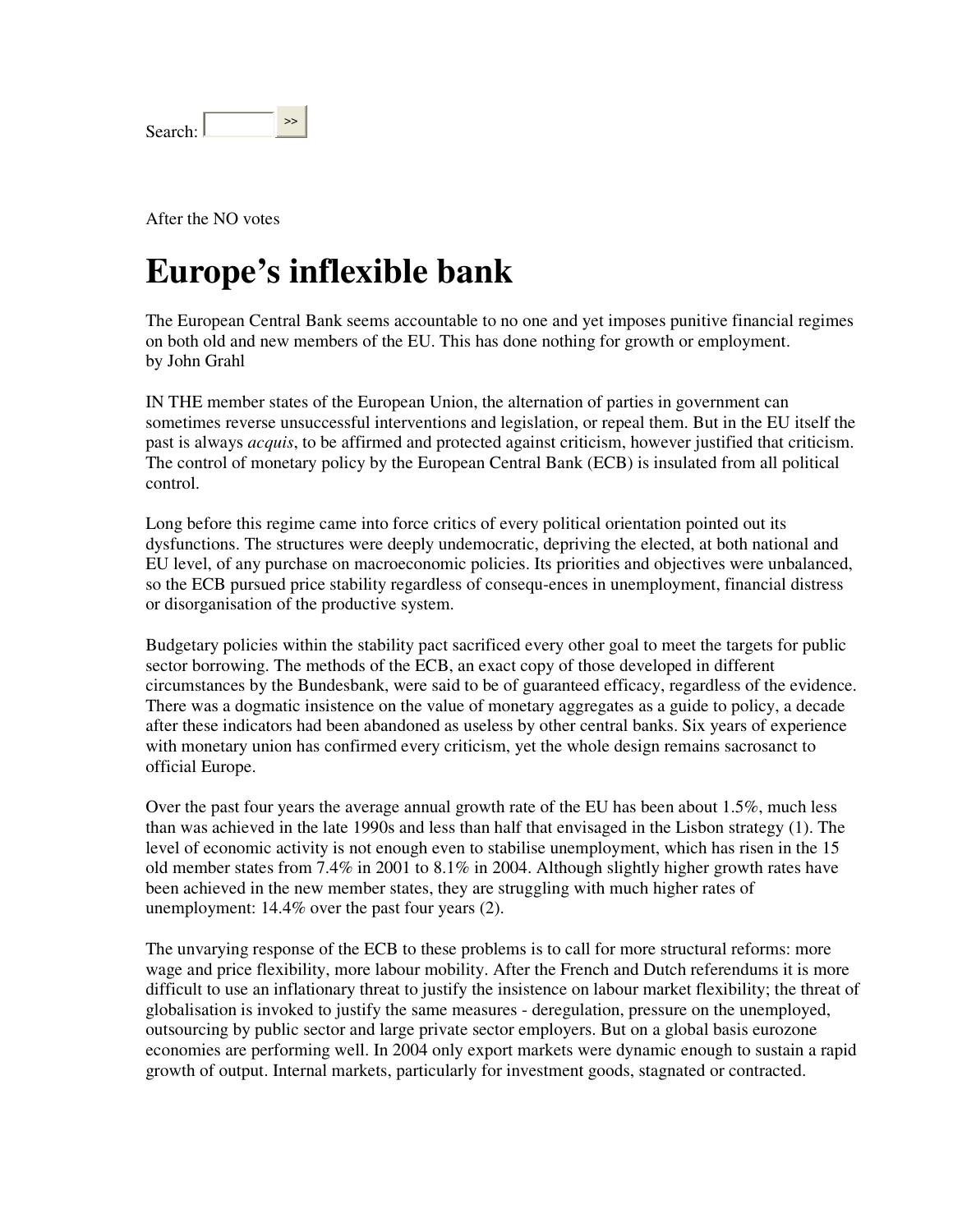If the stubborn search for flexibility, central to European economic policies for more than 20 years, could resolve the problem of unemployment in the EU, it would have done so by now. Together with persistently high unemployment, neoliberal labour market measures have reduced the share of wages in EU GDP from a peak of 73.4% in 1962 to 69.2% in the 1990s and a record low of 68% in 2004. The corresponding huge increase in profits, from less than 25% to almost 33% of GDP, strongly reinforced by taxation policies favourable to capital, has failed to produce the promised investment: in 2000-04 investment within the 25 rose only by an average 0.5%, while in the eurozone it decreased  $(-0.2\%$  average); 2004 was the first year with any increase in investment  $(+3.2\%)$  (3).

### **Misunderstanding US policies**

Across a wide range of economic questions, EU leaderships are almost slavishly deferential to the United States. The entire Lisbon Agenda, with its risible ambition to make Europe "the easiest and cheapest place to do business in the world", was inspired by an uncritical belief that the US stockmarket boom marked the emergence of a new economy. Renewed attempts to replicate the supposedly flexible labour markets of the US, the promotion of venture capital along US lines and the imitation of US corporate structures testified to the irrational exuberance that seized European leaderships at both EU and member state level.

Yet the lessons Europeans might learn from US monetary policy are ignored. The status and objectives of the Federal Reserve system already offer an interesting contrast to those of the ECB, insouciantly reaffirmed in the draft constitutional treaty. In the US the Federal Reserve is just one government agency among others, subordinated to the will of Congress. Its purpose is to "maintain long-run growth of the monetary and credit aggregates commensurate with the economy's long-run potential to increase production, so as to promote effectively the goals of maximum employment, stable prices and moderate long-term interest rates". The contrast between the ECB and the Federal Reserve has deep implications for macroeconomic policies. In the US these do not neglect the question of price stability, but they are equally concerned about levels of production and employment. In the face of persistent recession or rising unemployment, macroeconomic instruments are used to stimulate activity: the Reagan budgetary stimulus of the early 80s; interest rate cuts in the 90s; the huge tax cuts of the Bush presidency. These policies are to be criticised, but they have resulted in rates of activity and employment superior to those in the EU over more than 20 years.

The same applies to social policy: one might even suggest that economic growth is part of the US social model, or that growth is a substitute for social policies. Americans might live and die by the market, but at least they tend to insist that the market should function; short recessions to promote stability might be acceptable, but persistent stagnation in labour markets provokes electoral sanction. A consideration of US experience suggests the double irresponsibility of social policy-makers in contemporary Europe: there is continuous pressure to erode unemployment indemnities and to restrict the rights of the unemployed; but no macroeconomic measures are ever taken to provide employment.

### **Persistent refusal of the British**

It would be hard to find a political question on which the British are more united than their rejection of the euro. Even among the minority strongly committed to European construction, almost nobody argues for British participation in the monetary union. A simple comparison of macroeconomic performance between Britain and the eurozone is enough. The current macroeconomic regime in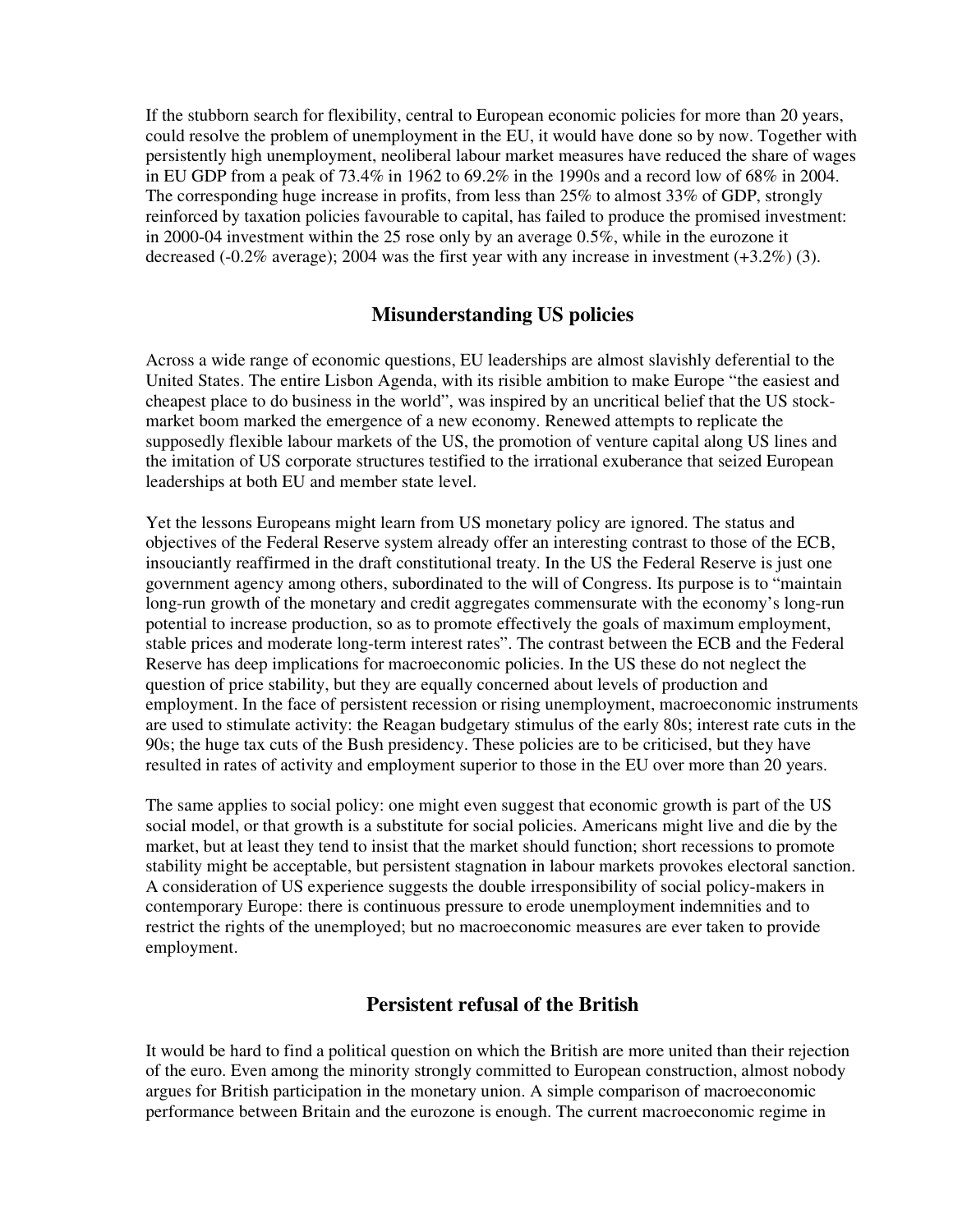Britain is seen as much more flexible and pragmatic than that in the eurozone, in both budgetary and monetary policy. The commission has often criticised the British government for violating the norms of the stability pact; but persistently high unemployment in France, Italy and Germany convinces the British that it is better to be outside the monetary union and not be bound by these norms.

The absence of the British from the eurozone is a problem for the monetary union because it means that Britain's large, liquid financial markets make only limited use of the euro. The autonomy of any monetary system today depends to a large extent on the scale and efficiency of its financial system. The huge expansion of the eurozone's financial scale that would follow British participation would make it easier to conduct European monetary policy and counteract or offset the impact of outside disturbances for instance of changes in US policy. If leaders in the eurozone were concerned with the future of the monetary union, they would be working hard to revise the procedures and the substantive decisions of the ECB in ways that would promote employment and economic activity.

The long period of preparation between the Maastricht treaty in 1992 and the introduction of the euro in 1999 was very damaging for several EU economies and for the eurozone as a whole: the arbitrary convergence targets for public finance, interest rates and exchange rates led to generally restrictive macroeconomic policies and rising unemployment. The logic of this ordeal was never clear; it amounted to the painful stabilisation of currencies destined to be withdrawn from circulation. The treatment of new member states is even more illogical. Unlike the French franc or the German mark, absorbed into the euro by way of the ecu, such currencies as the Polish zloty will disappear. And the total monetary weight of the new member states is so small that their economic circumstances can hardly influence that of the eurozone when they do finally join the union.

In fact the technical integration of short-term credit markets that would be required for their participation in the monetary union has already been achieved. Nevertheless a lengthy period of tutelage is being imposed on these countries, as are the same arbitrary targets for inflation rates, exchange rates and public finance. Membership of the monetary union must only be open to those who can display the requisite macroeconomic masochism. At the same time the substantive problem of monetary integration in the new member states, to establish conversion rates to the euro that promote high levels of exports and employment, is neglected.

Launched in 1999 at a exchange rate of about \$1.16, the euro depreciated to about 82 cents by 2001 as capital outflows related to the stock market bubble stimulated the dollar. Subsequently, the collapse of the US boom, amid major corporate scandals, pushed the dollar down and the euro up to new highs. In the world economy, growth and development are just as important as price stability and budgetary equilibrium in determining the exchange rate. The weaker dollar tended to insulate Europe from external disturbances, such as a rising oil prices and to widen the scope for a significant expansion in employment and activity.

Investors around the world would be enthusiastic to hold eurozone assets. The failure to use this opportunity is costly. Continuing stagnation and the masochistic obsession with *les grands équilibres* are now working to weaken the euro, as there are fewer new European assets and less reason to participate in the European economies.

As it was conceived almost 40 years go, monetary union in Europe was a radical and optimistic project: a common currency was seen as lifting constraints, above all those resulting from dollar supremacy. Today the realisation of this project in a conservative, dogmatic and anti-democratic form is a source of constraints, a self-imposed siege of the eurozone economies - above all of